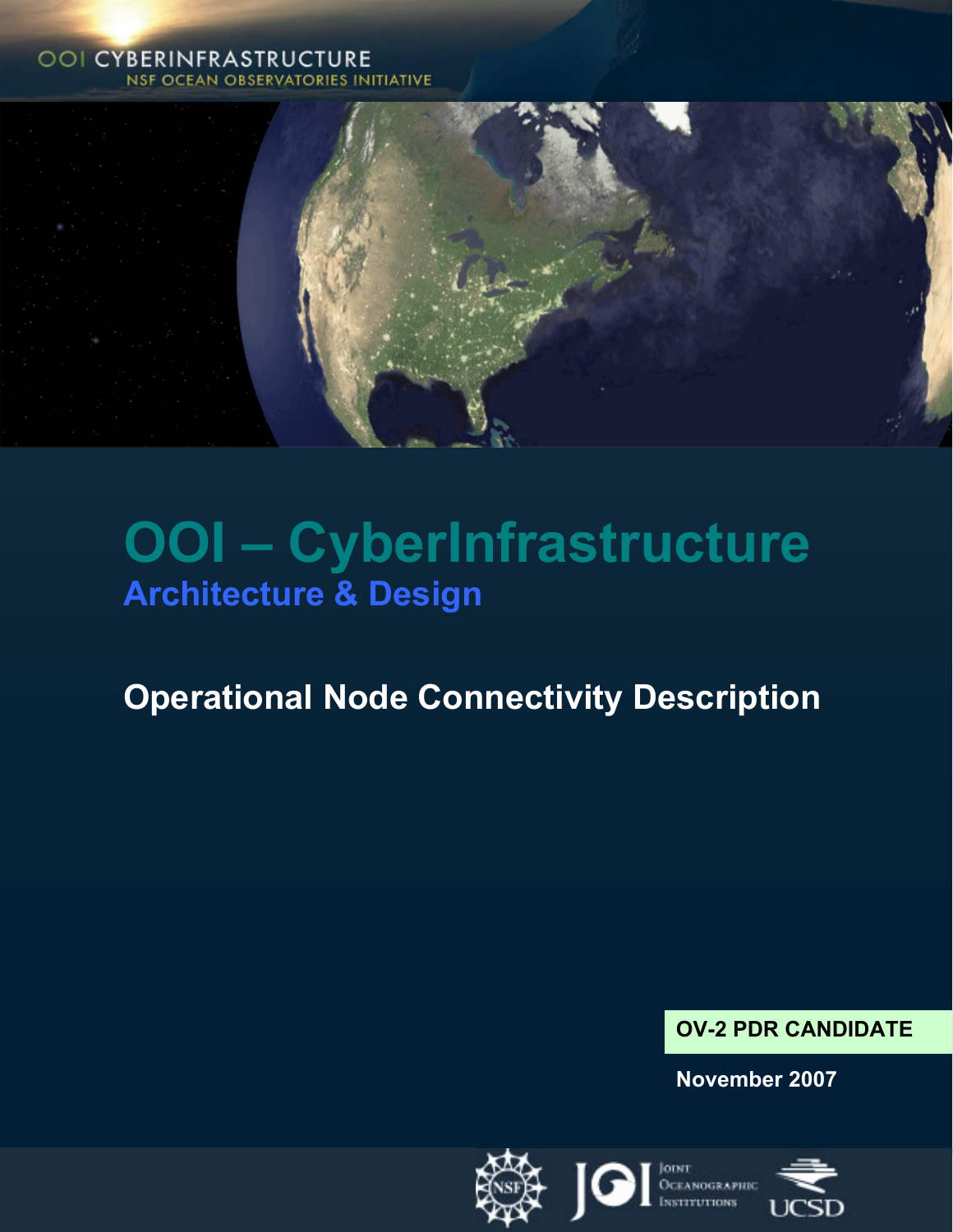## **Document owner: OOI CI System Architecture Team**

## **Document History**

| <b>Date</b>      | <b>Version</b> | <b>By</b>     | <b>Description of Changes</b>                                                      |
|------------------|----------------|---------------|------------------------------------------------------------------------------------|
| 2006.03.09       | 0.1            | John Graybeal | Template only                                                                      |
| 2006.05.28       | 1.1            | Alan Chave    | Initial draft                                                                      |
| 2006.05.30       | 1.2            | Alan Chave    | Initial release                                                                    |
| 2006.07.26       | 1.3            | Alan Chave    | Final release                                                                      |
| 2007-08-03       | 2.0            | <b>CIADT</b>  | Conceptual Architecture Update Initial Draft.<br>Reframed, replaced ORION with OOI |
| 2007-10-04       | 2.1            | <b>CIADT</b>  | Updated models; shows work in progress                                             |
| $2007 - 11 - 12$ | 22             | <b>CIADT</b>  | Updated models, adapted text, consolidated with<br>$OV-7$                          |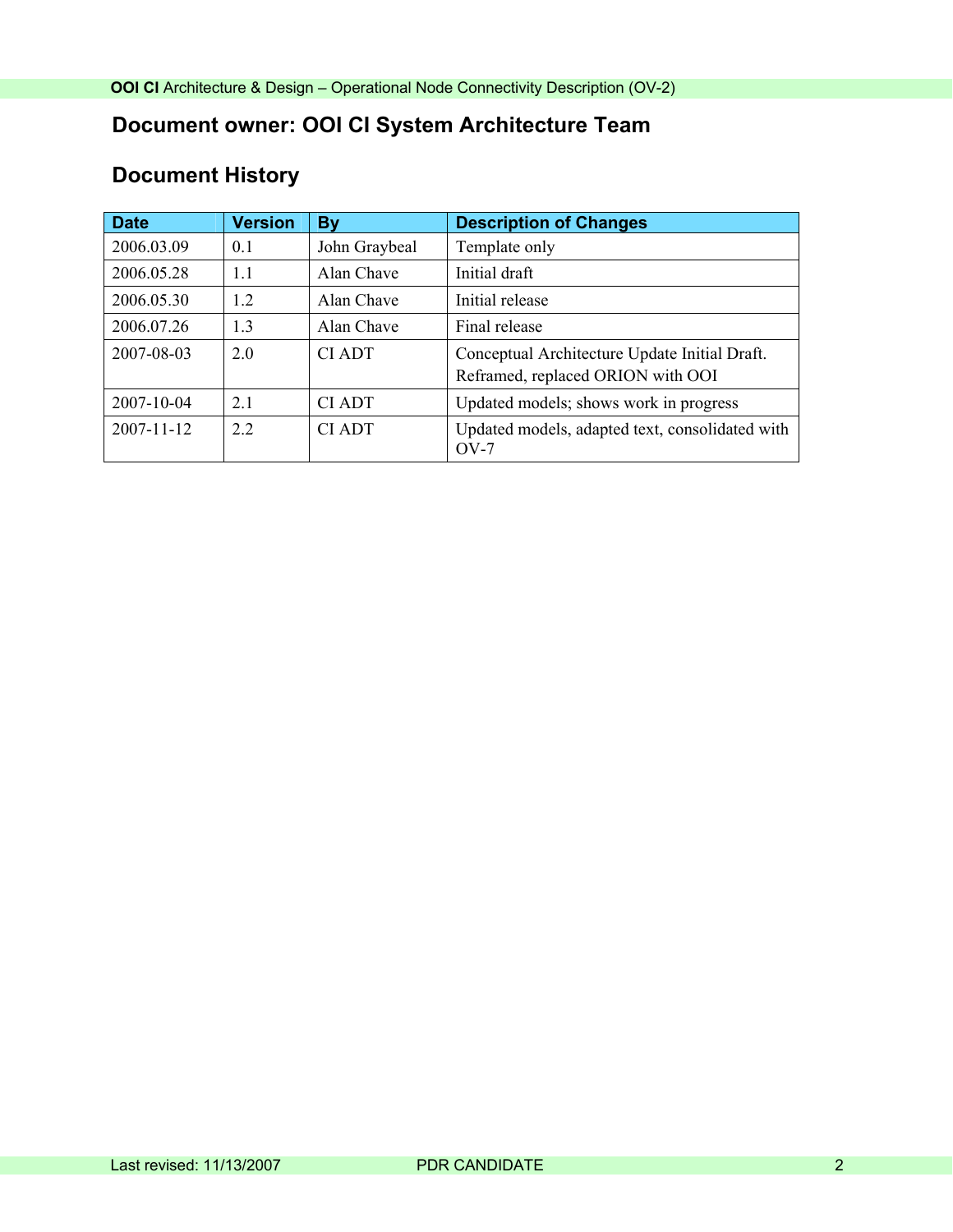#### **Preamble**

The set of documents named AV\*, OV\*, SV\*, TV\* are all part of the OOI CyberInfrastructure Architecture & Design (CIAD), in the structure prescribed by the DoDAF (Department of Defense Architecture Framework). Each document has a designated title, an identifier (such as AV-1) and covers a specific topic in a self-contained way. Document AV-1 provides further explanations and a summary. A glossary of the terms used in these documents and their context can be found in AV-2.

The figure below suggests an intuitive reading flow through the provided documents. Other documents will be added to the figure as they emerge during the design of the CI (for the complete set of documents see AV-1). The thick arrow suggests a reading order through the core documents (AV-1, OV-1, OV-5 and SV-1). The red rectangle highlights the current document.

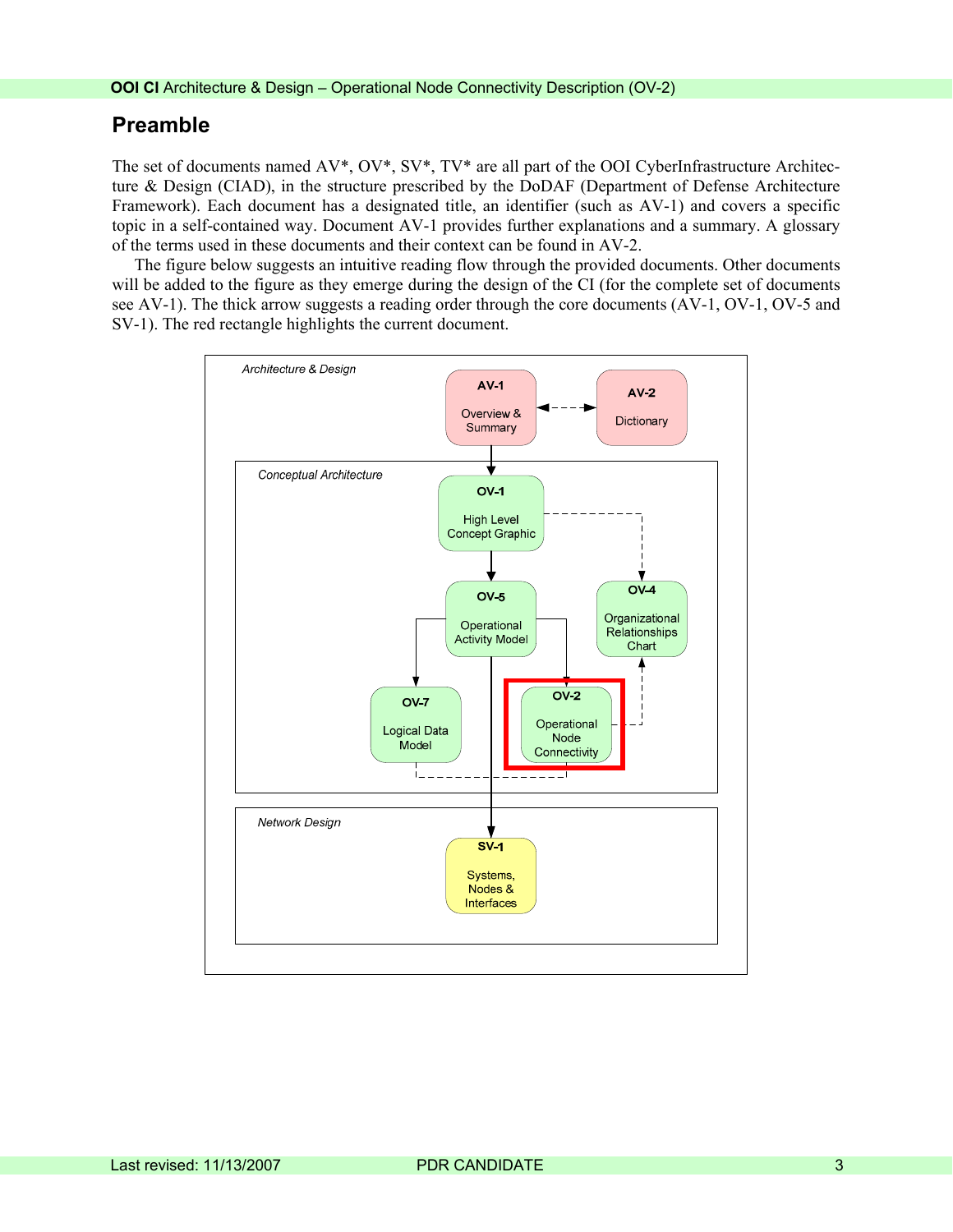## **Table of Contents**

| 1            |           |  |  |  |
|--------------|-----------|--|--|--|
|              | 1.1<br>12 |  |  |  |
| $\mathbf{2}$ |           |  |  |  |
|              | 2.1       |  |  |  |
|              | 2.2       |  |  |  |
|              | 2.3       |  |  |  |
|              | 2.3.1     |  |  |  |
|              | 232       |  |  |  |
|              | 233       |  |  |  |
|              | 234       |  |  |  |
|              | 2.3.5     |  |  |  |
|              | 2.3.6     |  |  |  |
|              | 2.3.7     |  |  |  |
|              | 2.3.8     |  |  |  |
|              |           |  |  |  |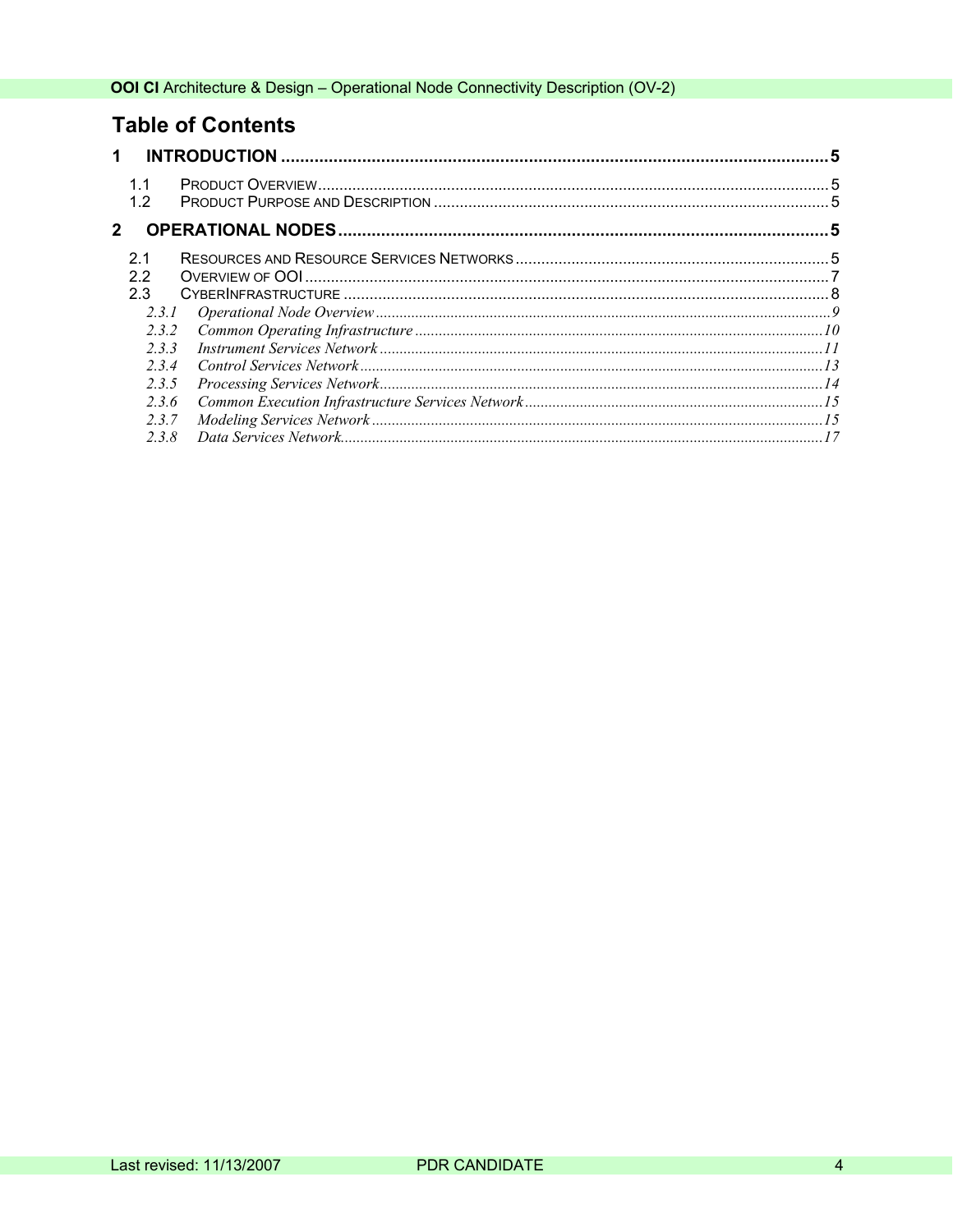## <span id="page-4-0"></span>**OOI - CyberInfrastructure Architecture & Design Operational Node Connectivity Description (OV-2)**

#### **1 Introduction**

#### **1.1 Product Overview**

The Operational Node Connectivity Description graphically depicts the operational nodes (or organizations) with needlines that indicate the requirement to exchange information between any pair of nodes. The graphic includes operational nodes internal to the architecture as well as those external to it. The OV-2 product may be modeled using collaboration diagrams, where actors (instances of those in OV-5's use case diagrams) represent the roles or organizations that communicate via UML links and UML messages (needlines and information exchanges). Operational nodes also correlate to classes on the corresponding OV-4 UML class diagram (adapted from [DoDAF-vII 2007]).

#### **1.2 Product Purpose and Description**

OV-2 is intended to track the need to exchange information between specific operational nodes that play key roles in the architecture and other nodes. OV-2 does not depict the connectivity between the nodes.

The main features of this product are the operational nodes and the needlines between them that indicate a requirement to exchange information. An operational node is an element of the operational architecture that produces, consumes, or processes information. What constitutes an operational node can vary among architectures, and includes, but is not necessarily limited to, representation of an operational/human role, an organization or organization type.

A needline documents the requirement to exchange information between nodes. The needline does not indicate how the information transfer is implemented. Needlines are represented by arrows (indicating the direction of information flow) and are annotated by a phrase that is descriptive of the principal types of information exchanged. It is important to note that the arrows on the diagram represent needlines only. There is a one-to-many relationship from needlines to information exchanges (adapted from [DoDAF-vII 2007]).

#### **2 Operational Nodes**

An overview of the OOI is depicted in [Figure 1](#page-5-0), showing the two observatory instances, potential other observatories, laboratories, classrooms, science portal and applications all connected to the CI core. The basic concepts of this overview exhibit are represented in Figure 2. The CI operational node represents all the functionalities within the cyber-infrastructure. The key operational nodes in the CyberInfrastructure are the five resources services networks: *Data, Modeling, Processing, Control* and *Instrument*, as well as *the Common Operating Infrastructure* and the *Common Execution Infrastructure.* 

#### **2.1 Resources and Resource Services Networks**

A key purpose of the OOI CyberInfrastructure is provisioning of a distributed and federated capability to describe and utilize *resources* and *activities* or *processes* operating on and with resources. As defined in the *dictionary* (AV-2), the term *resource* encompasses representations of physical entities that can be utilized via the cyber-infrastructure; examples include instruments, networks, registries, repositories, or data. Any function associated with a resource is presented as a *service*, and is itself a resource. A *process definition* is a task or grouping of tasks that provides a specialized capability. A *process instance* is a running instance of a process. Multiple *process instances* can be interconnected by an *observation plan* to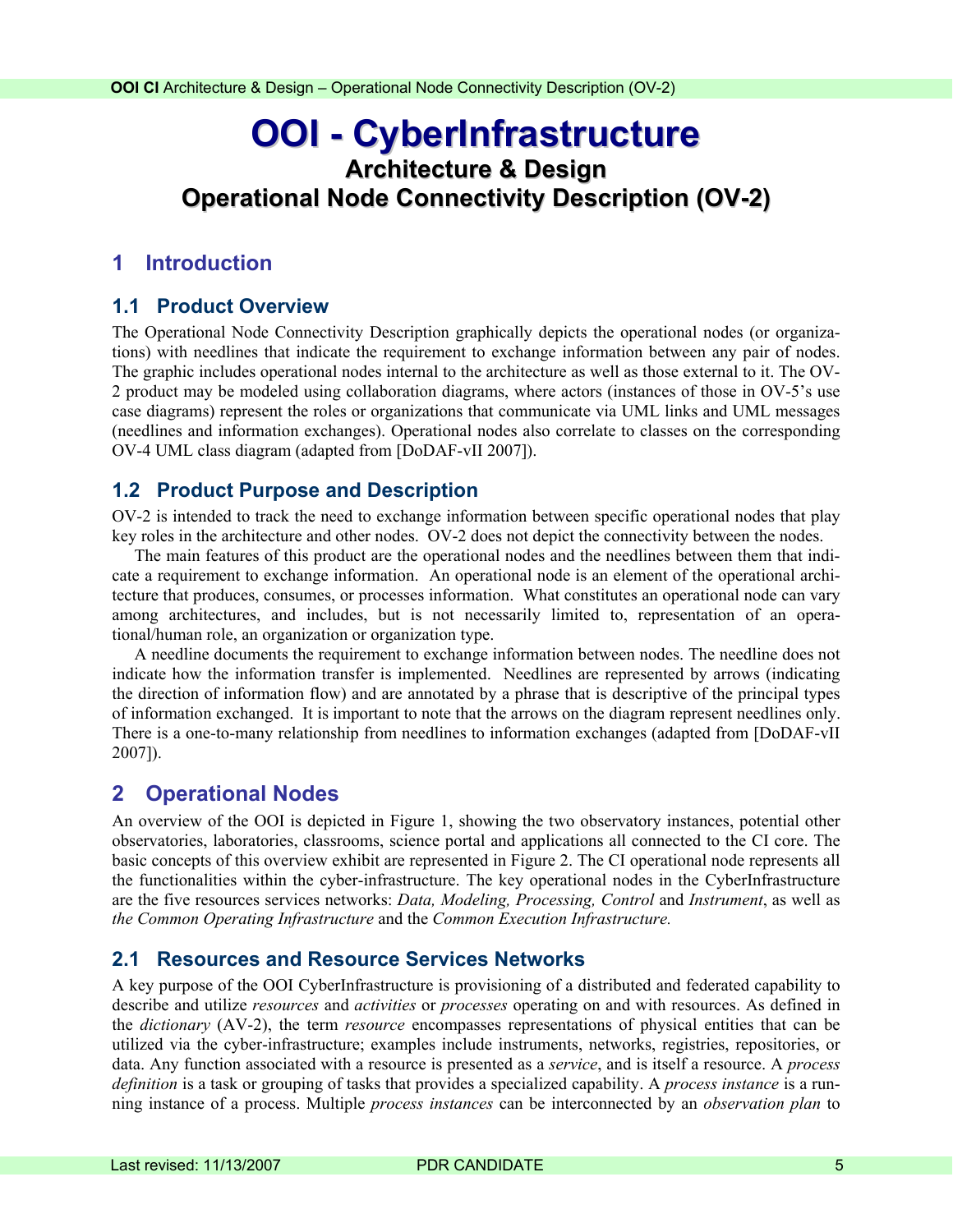provide higher-complexity capabilities to the system. Since many resources will be shared and hence are subject to use conflicts, a mechanism that enforces *policy* to arbitrate rights and allocations is essential.



**Figure 1. OOI High-Level Overview** 

<span id="page-5-0"></span>These four elements – resources, processes, observation plans, and policy – operate at many levels with complex linkages throughout OOI, and beyond to non-OOI systems. Further, they are dynamic and multivariate; it is possible for a policy to change as resource utilization evolves. It is also possible for a single instance of a resource (e.g., a data stream) to be used by one or more processes (e.g., different numerical models) to produce multiple new resources (e.g., the data products produced by each model).

These concepts and their complex interactions are illustrated in OV-2 by a top-level CyberInfrastructure Model containing five resource services networks: *Instrument, Control, Processing, Data,* and *Modeling*, which will be presented, in detail, in the next sections. The *Instrument Services Network* describes the interplay of sensors and actuators with observatory physical nodes and the other networks. The *Control Services Network* contains the key elements required to couple observations with hypothesis testing and coordinates new observation missions, thus it describes the interactions needed to define and organize an observation program. The *Processing Services Network* refines an observation plan and submits individual process definitions for execution to the *CEI*, which manages and allocates distributed computational resources throughout an ocean observatory. The *Data Services Network* links the other services networks, archiving not only data and their resultant products, but also the experience and understanding gained through use of an observatory by means of specific science ontologies. The *Modeling Services*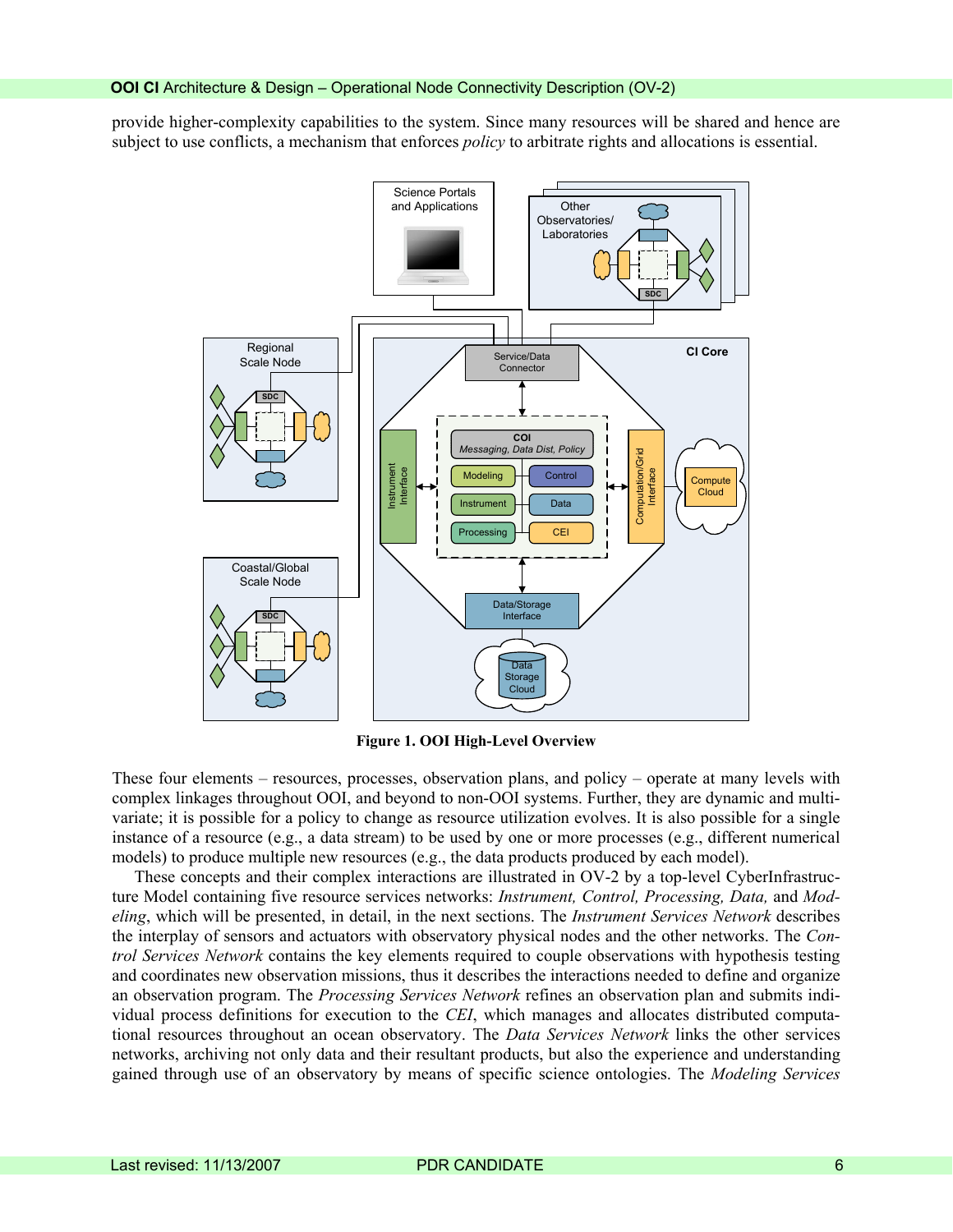<span id="page-6-0"></span>*Network* provides the visualization of data and the validation of observations and the facilities to define new observations, in addition to Modeling Processes.

The CyberInfrastructure Model defines core CyberInfrastructure services required to implement its functionality.



**Figure 2. OOI Overview CI Context Diagram** 

#### **2.2 Overview of OOI**

Figure 2 presents an overview of OOI systems. *Regional, Coastal-Global Scale Nodes, Laboratories,* and *Classrooms* – instances of external *Facilities* – are connected to the CyberInfrastructure, which provides or integrates services for performing oceanographic observations.

plish their set of scientific goals. The *Classroom* achieves educational goals by joining resources and teaching activities. A *Scale Node* operates a network of instruments and plays an oversight role through connection of resources with a wide range of management and control activities. A *Laboratory* establishes a virtual relationship between a group of Investigator actors and all of the resources and activities required to accom-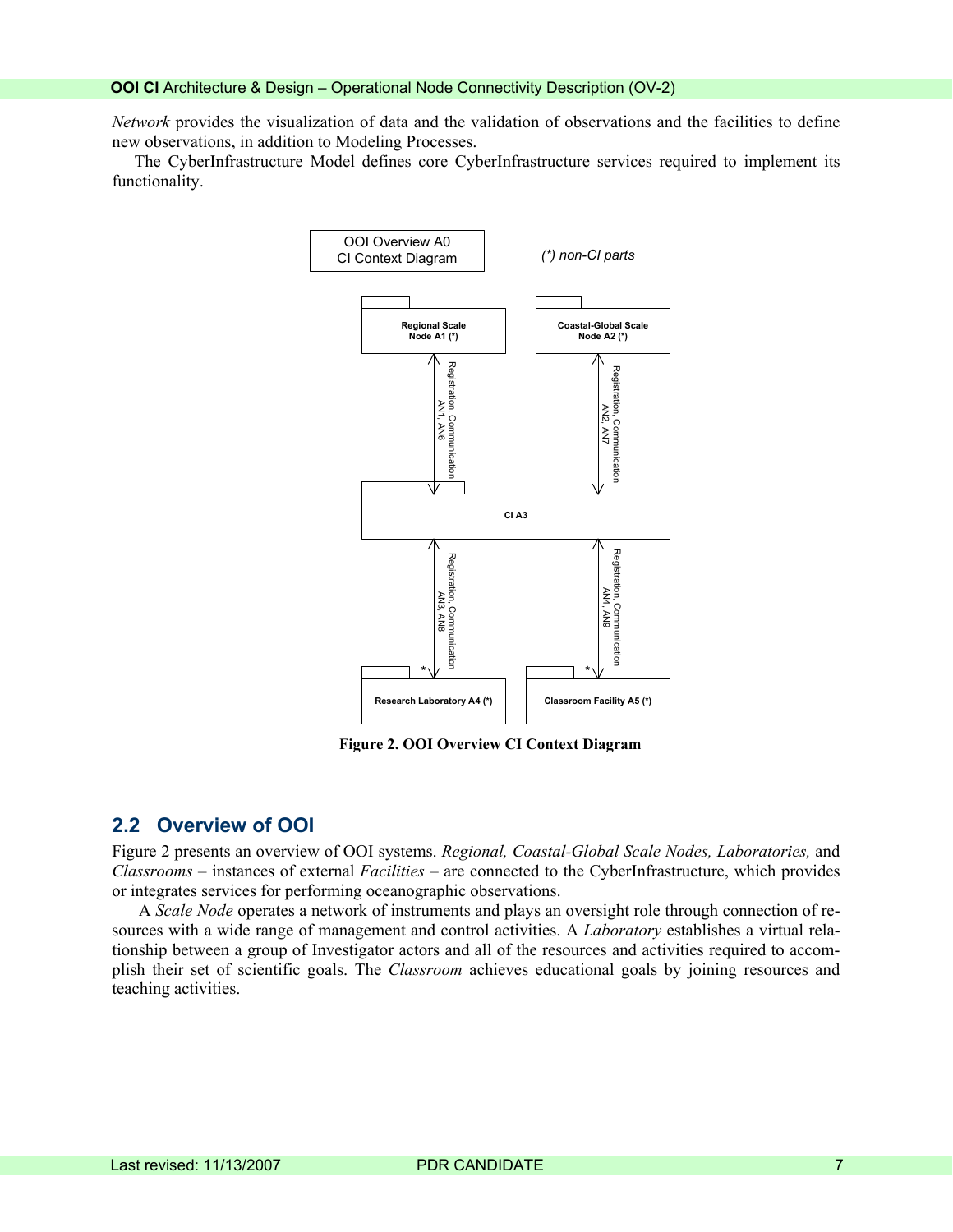#### <span id="page-7-0"></span>**2.3 CyberInfrastructure**

[Figure 3](#page-7-1) shows a high-level overview of the CI operation node. It displays it as a concept graphics with its interfaces to the environment and its internal structuring in services networks. As such, it can be represented not only in the CI core instances of the OOI but also inside observatories, laboratories, classrooms etc.



**Figure 3. CyberInfrastructure concept graphics** 

<span id="page-7-1"></span>Figure 4 shows the operational nodes and needlines for the CyberInfrastructure (CI). First, we present an overview of the services networks; then, we expand the operational nodes in this model in subsequent sections.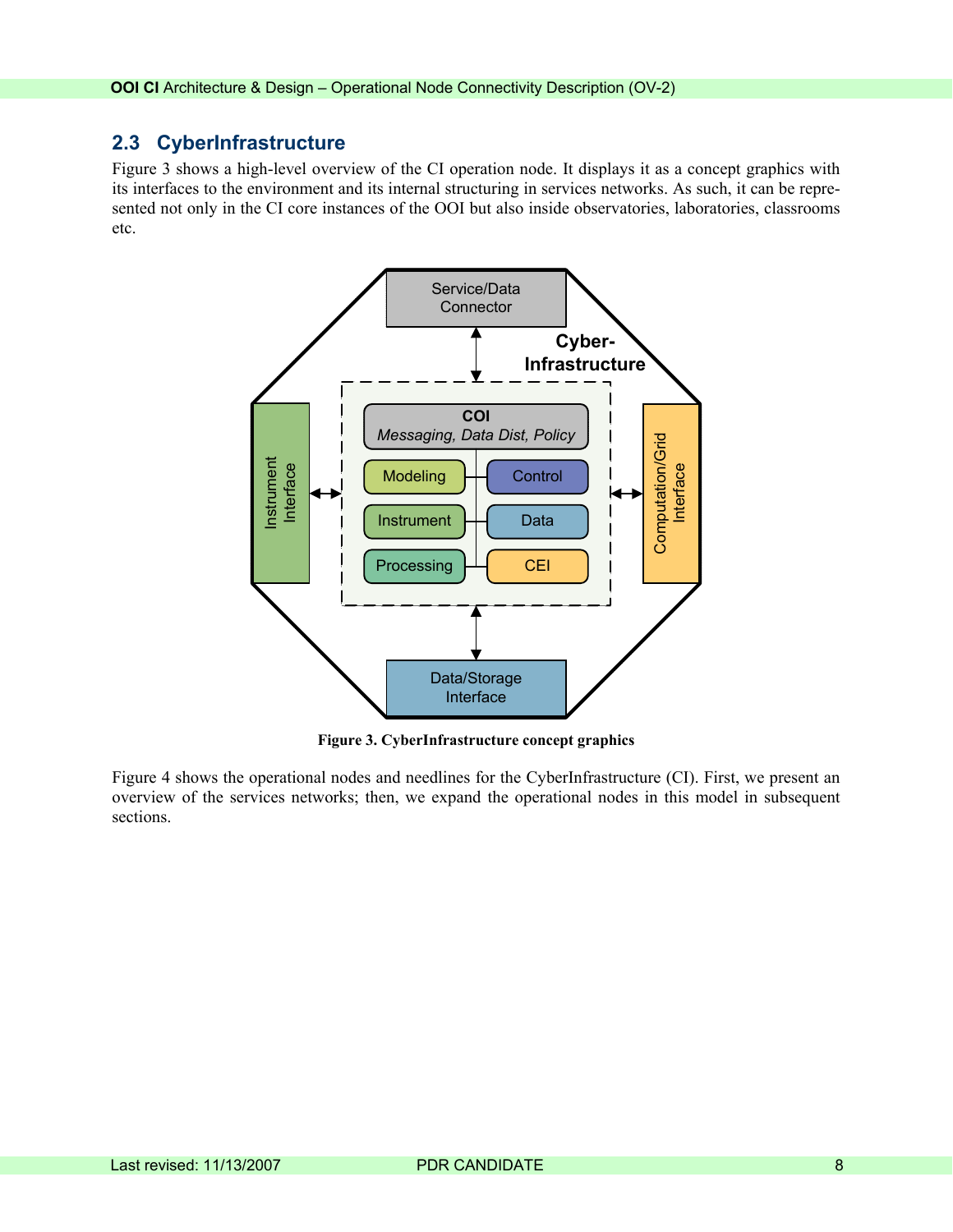<span id="page-8-0"></span>

**Figure 4. OOI CyberInfrastructure Model** 

#### **2.3.1 Operational Node Overview**

The CI is broken down into five resource services networks that contain different classes of resources and the capabilities needed to manage them. The *Instrument Services Network* is focused on the collection of observations. The *Data* and *Modeling Services Networks* are centered on the utilization of observations.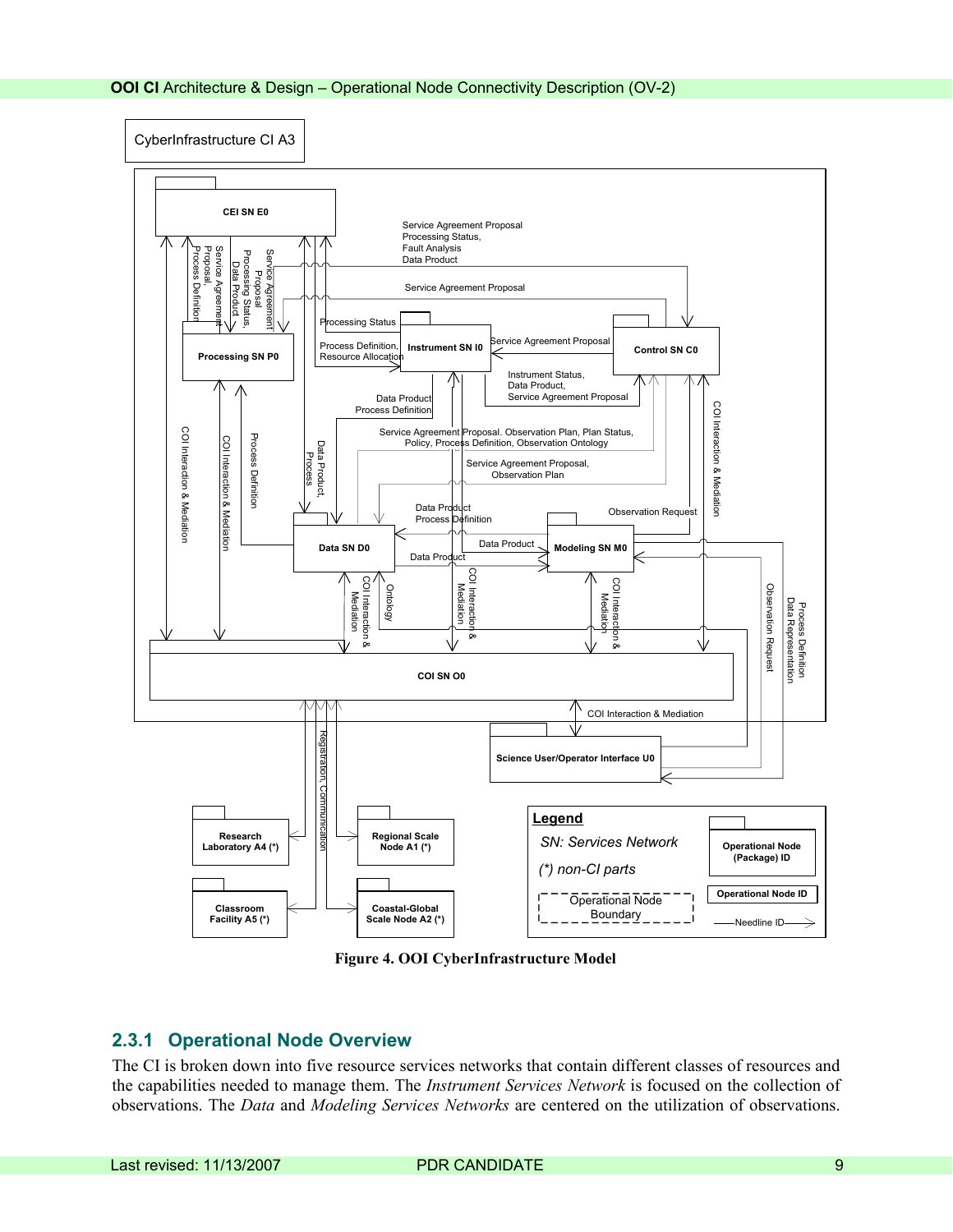<span id="page-9-0"></span>The *Control* and *Processing Services Networks* manage the observation plans and the allocation of resources. These resources services networks are tied together by crosscutting infrastructure elements that serve as the integration platform and communication conduit, and support the activity, resource, service, identity, communication, and presentation models that must be used across OOI.

The *Instrument Services Network* provides interactive and coordinated relations with real and/or synthetic environments through the use of transducers (sensors or actuators). It ensures the safe and secure operation of individual sensing platforms, and provides reliable delivery of acquired data with their associated metadata. These capabilities must be integrated with network-wide resource allocation and observation planning. The *Instrument Services Network* provides the command and control semantics for interacting with an Instrument resource. The *Instrument Services Network* node provides data from sensors, instrument status information, and requests for resources such as bandwidth or power. It receives commands to instruments and allocations of resources from the *Control Services Network* and the *CEI*.

The *Data Services Network* provides an automated data distribution and preservation network with pervasive and universal access subject to OOI Data Policy. It provisions a federated system of data streams, repositories, and catalogs that supports the distributed organization of resources.

The *Modeling Services Network* establishes baseline processes and tools comprising a coherent framework for the analysis and assimilation of data. It provides the command and control semantics for interacting with a Modeling Services resource. The capability to network and interact with multiple community-based numerical ocean models for parameter estimation/optimization and data assimilation is integrated into the framework. The network provides a wide range of event detection/response, quality control, and modeling capabilities linked together via the *Data Services Network*. It provides observation requests to the *Control Services Network* and receives observational data from the *Data Services Network*. It also interacts with human actors through analysis and visualization activities.

The *Control Services Network* establishes standard models for the management of computation resources. It provides the semantics to monitor and control the operating state of a computation. The *Control Services Network* configures resources to accomplish a task, usually within the context of an ongoing laboratory or classroom activity. It receives observation requests from the *Modeling Services Network*, and provides observation plans to the *Processing*, *Data* and *Instrument Services Networks*, a well as the *COI*. It receives Data and status information from these services networks. It also provides command and control instructions to the *Instrument Services Network*.

The *Processing Services Network* provides immediate-mode scheduling of processes at specified locations within the integrated network based on explicit time requirements and/or event triggers, during a service agreement protocol with the *CEI*. *CEI* provides process execution planning, and it couples processes to the streaming environment of the *Data Services Network*.

The *Scale Node*, *Laboratory*, and *Classroom* are instances (which are instantiated dynamically and may operate simultaneously) of the external *Facility Model* that utilize different classes of resources subject to distinct policy constraints to accomplish diverse goals.

#### **2.3.2 Common Operating Infrastructure**

A broad range of common services is required to bind the *OOI* into a coherent whole. *Common Operating Infrastructure (COI)* services integrate the resource services networks, enabling data to be published and consumed by all subsystems, allowing subsystem services to be composed in complex interactions, and implementing crosscutting aspects such as governance and security. Interactions define capabilities that modify and manage processes and link resources and users to accomplish a goal. Governance and security provide the capability to link resources within a policy management framework. Figure 5 depicts the *COI* architecture and services. A message-based communication infrastructure manages the service orchestration via two main layers. The *Messenger* layer is responsible for transmitting messages between services. The *Router/Interceptor* layer is responsible for intercepting messages placed on the Messenger and then routing them among all services involved in providing a particular capability. This allows the injection of policies governing the integration of a set of services. Thus, infrastructure services can modify interac-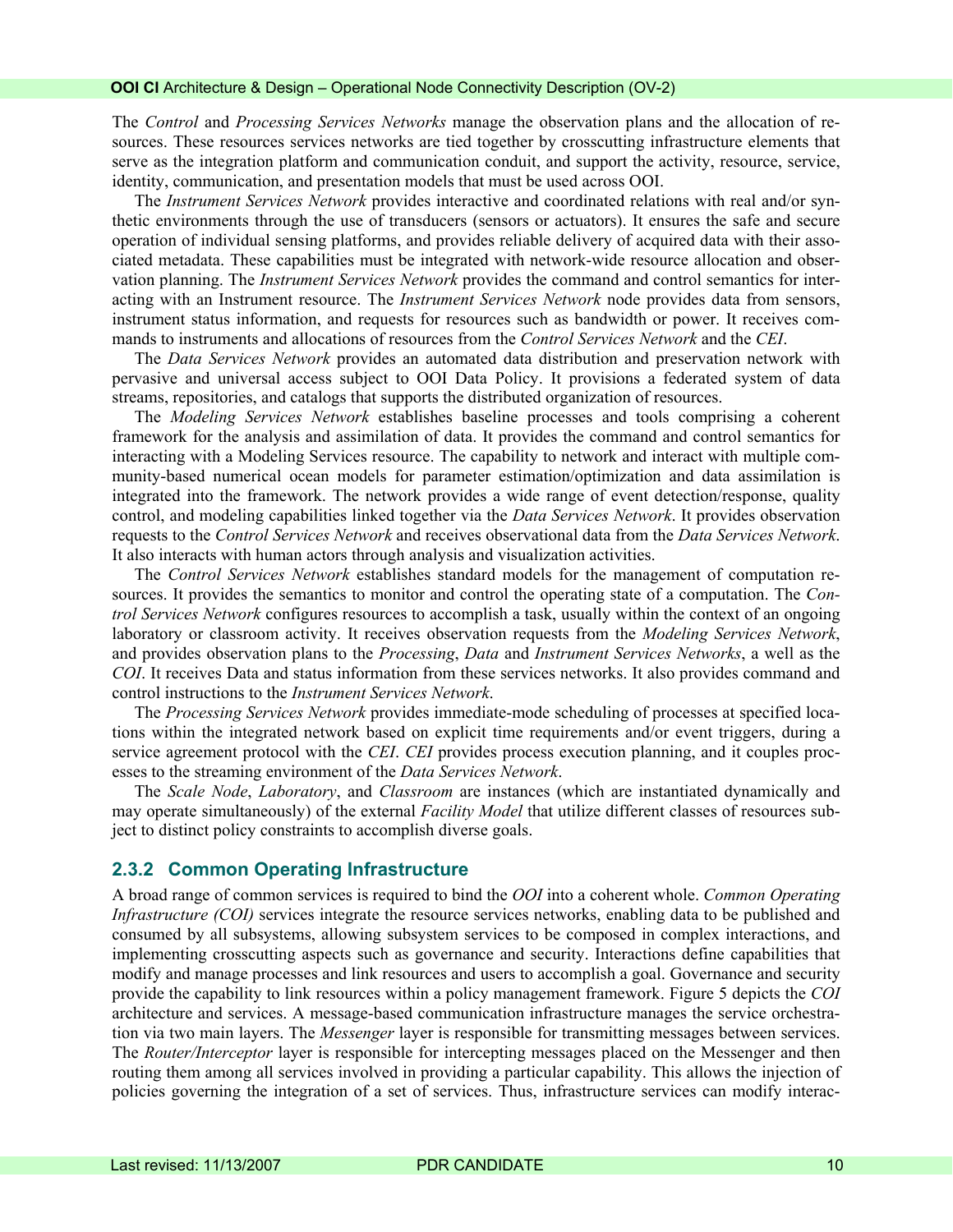<span id="page-10-0"></span>

**Figure 5. COI Services Network operational node and needlines** 

tions by rerouting, filtering, or modifying in other ways the messages exchanged. Infrastructure services include *Identity Management, Policy Enforcement, Authentication, Logging, Governance* and *State Management*. *Governance* defines the policy management framework that is implemented throughout the cyber-infrastructure. The *Service Registry* stores resources and associates them with their descriptions and relations with other resources. The *Policy* V*alidator* is responsible for processing new policies upon submission by human operators prior to storing and enforcement. The *GPS Clock* service provides a global timing capability. Resource Services Networks and other internal operational nodes of CyberInfrastructure communicate with COI directly via the *Messenger* layer. The operational node *Service/Data Connector* is the only way for operational nodes external to CyberInfrastructure to communicate with *COI*.

#### **2.3.3 Instrument Services Network**

The *Instrument Services Network* performs instrument management, mission execution, and other data acquisition tasks, and may include diverse sensor, actuator and mobile platform entities at multiple, dis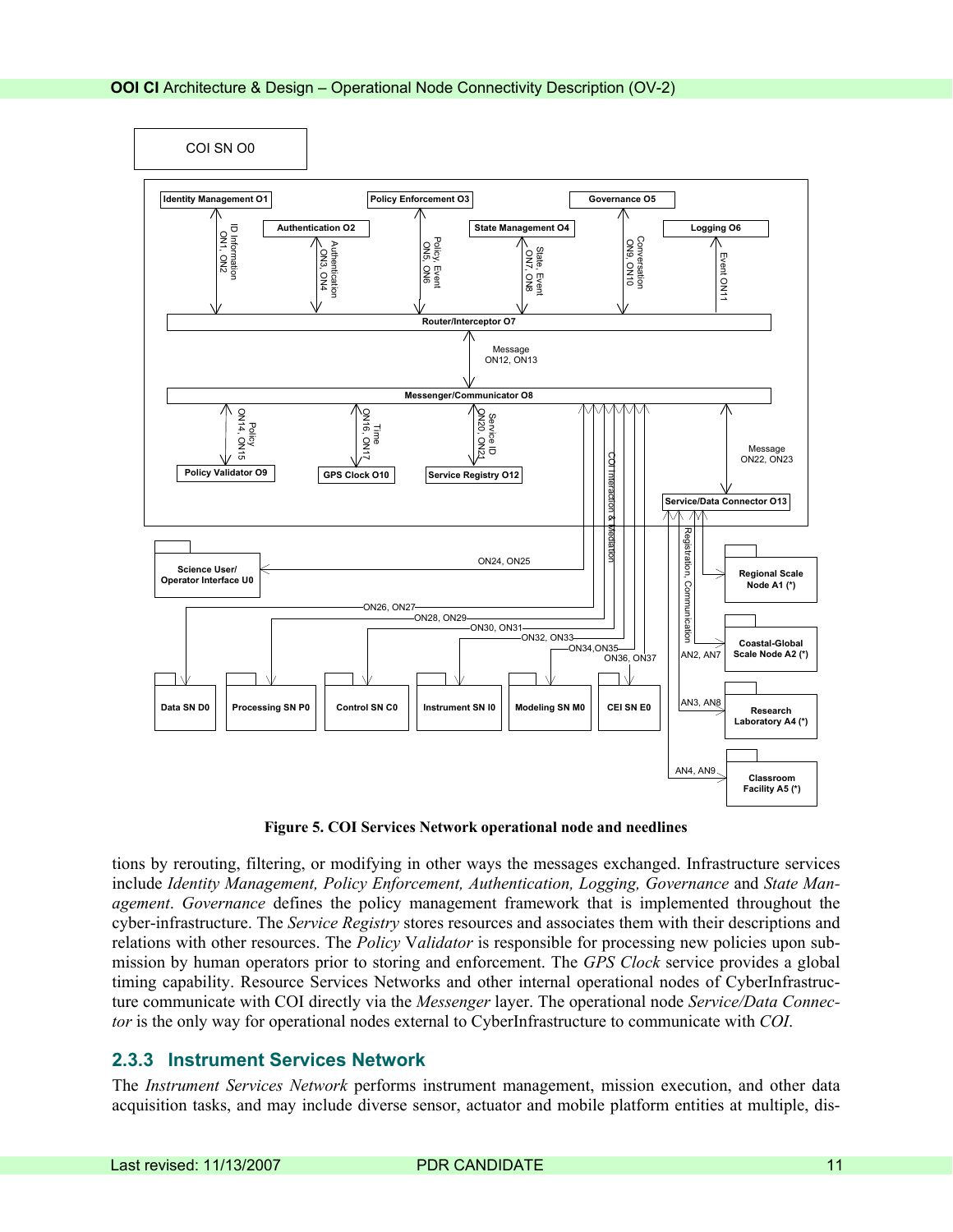persed physical locations. Figure 6 illustrates the operational nodes and needlines that are part of the *Instrument Services Network* operational node.

The *Instrument* device model consists of one or more physical sensors or actuators and a logical device that is typically implemented in firmware or software. The physical device provides sensor data and status information to the logical device (the *Instrument Proxy*), and receives configuration information and commands from the *Instrument Proxy*. The *Instrument Proxy* uses the *Data Acquisition* to provide *Engineering Data* (primarily power, bandwidth, and instrument status information) to the *Instrument Planner*, and *Science Data* to the filters that ultimately provide *Data Products* for the *Control* and *Data Services Networks*. The *Instrument Proxy* receives resource allocations and commands and possibly process definitions to define or modify instrument configuration and functionality from the *Instrument Planner*.

The *Instrument Planner* negotiates with the *Control Services Network* through the service agreement proposal protocol in order to agree on the resource allocations and partial plans. It also sends instrument status information to the *Control Services Network* for monitoring and higher level decision making and planning. The *Instrument Modeler* node provides information on instrument behaviors furnished by the Provider actors in facilities. It provides instrument behavior models to the *Instrument Process Repository* from the *Data Services Network*.



**Figure 6. Instrument Services Network operational nodes and needlines**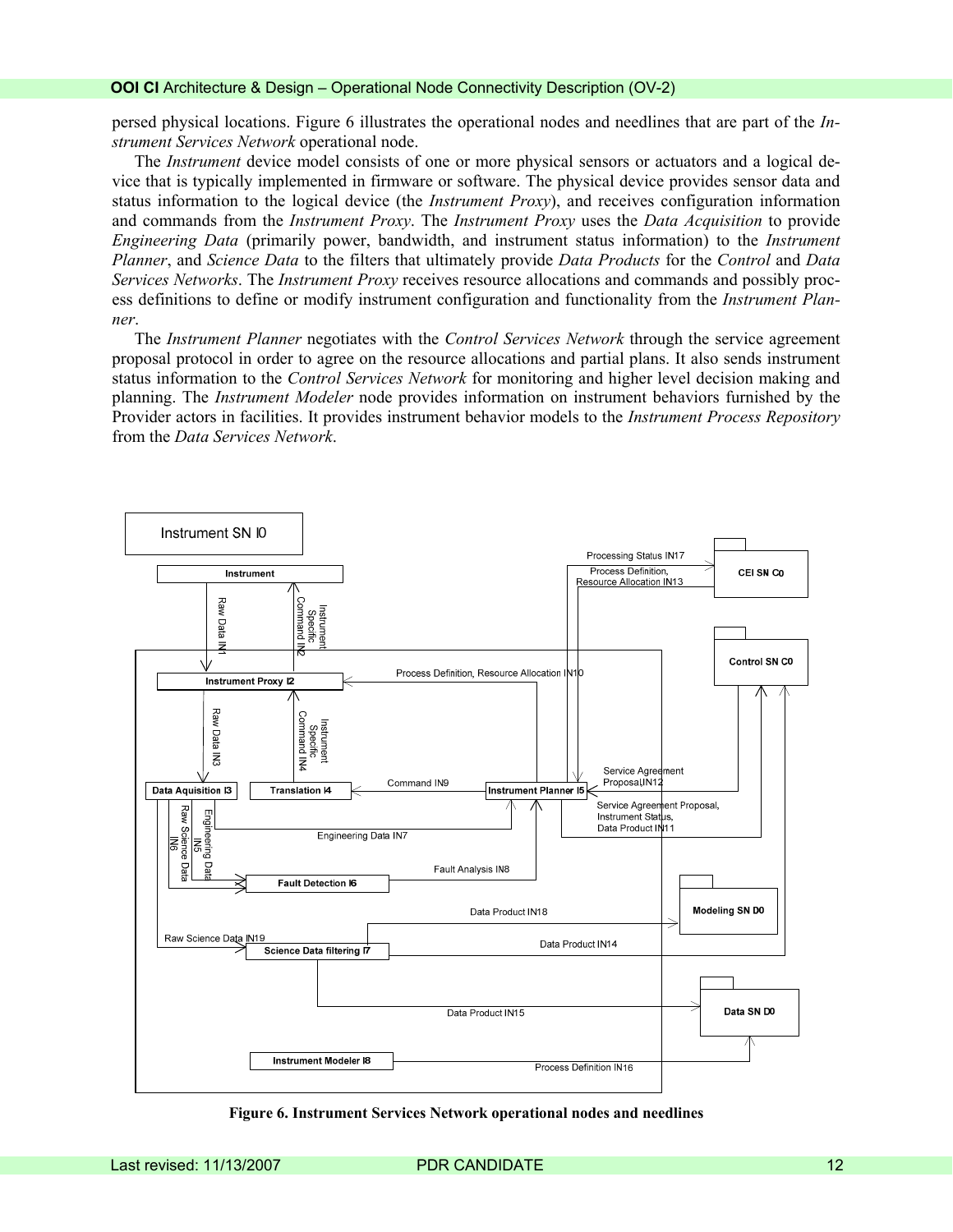#### <span id="page-12-0"></span>**2.3.4 Control Services Network**

Figure 7 illustrates the operational nodes and needlines that are part of the *Control Services Network* operational node. The *Resource Planner* provides diverse resource management and observation tasks. It receives observation requests from the *Modeling Services Network* and develops an observation plan; it



**Figure 7. Control Service Network operational nodes and needlines**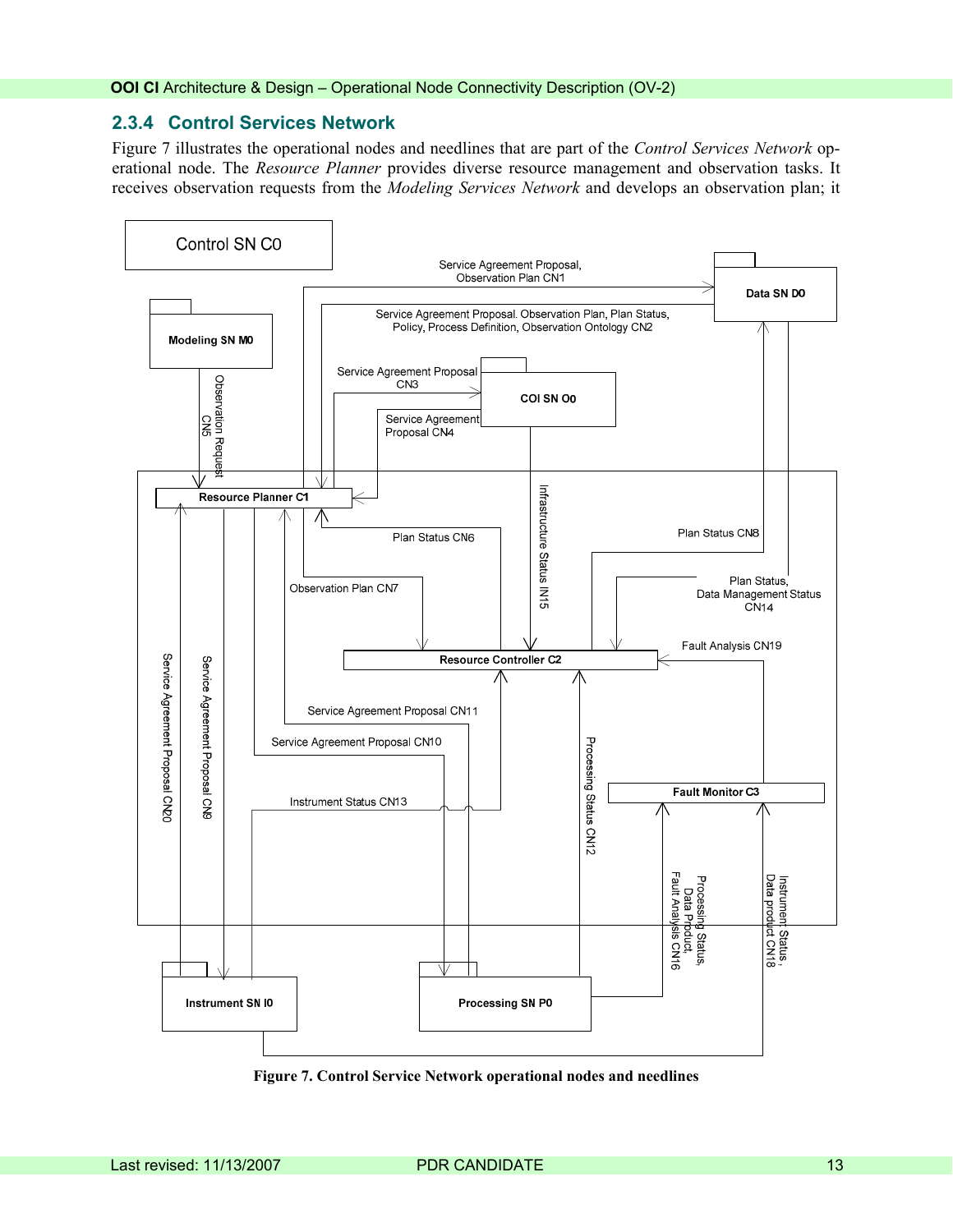<span id="page-13-0"></span>communicates with the *Data*, *Instrument*, *COI*, and *Process Services Networks* to reach an agreement for resource allocations and specifics of the observation plan. The allocation of resources is arranged by exchanging service agreement proposals with the *Resource Planner* until an agreement is reached. OOI policies dictate the protocol employed to reach such an agreement.

The *Resource Controller* is responsible for monitoring the execution of the final plan. The *Resource Controller* receives *Data Products* that are generated and status information from the respective Services Networks for monitoring and reconfiguration purposes. The observation plan and the intermediate status information are stored via the *Data Services Network* for possible later retrievals.

#### **2.3.5 Processing Services Network**

Figure 8 illustrates the operational nodes and needlines that are part of the *Process Services Network* operational node. The *Computation Scheduler* negotiates with the *Control Services Network* through the Service Agreement Proposal protocol in order to agree on resource allocations and partial plans. It refines and manipulates the agreed upon plan and provides a more detailed *Processing Plan* at the level of granularity that can be executed on the CEI. The Computation Scheduler interacts with the *Data Services Network* to store and retrieve instrument and model process instance information.

The *Process Controller* communicates with the *CEI Services Network* to reach an agreement for resource allocation, to execute the processing plan. The allocation of resources is arranged by exchanging service agreement proposals with *Process Controller* nodes until an agreement is reached. OOI policies dictate the protocol employed to reach such agreement. The *Process Controller* then submits *Process*



**Figure 8. Processing Services Network operational nodes and needlines**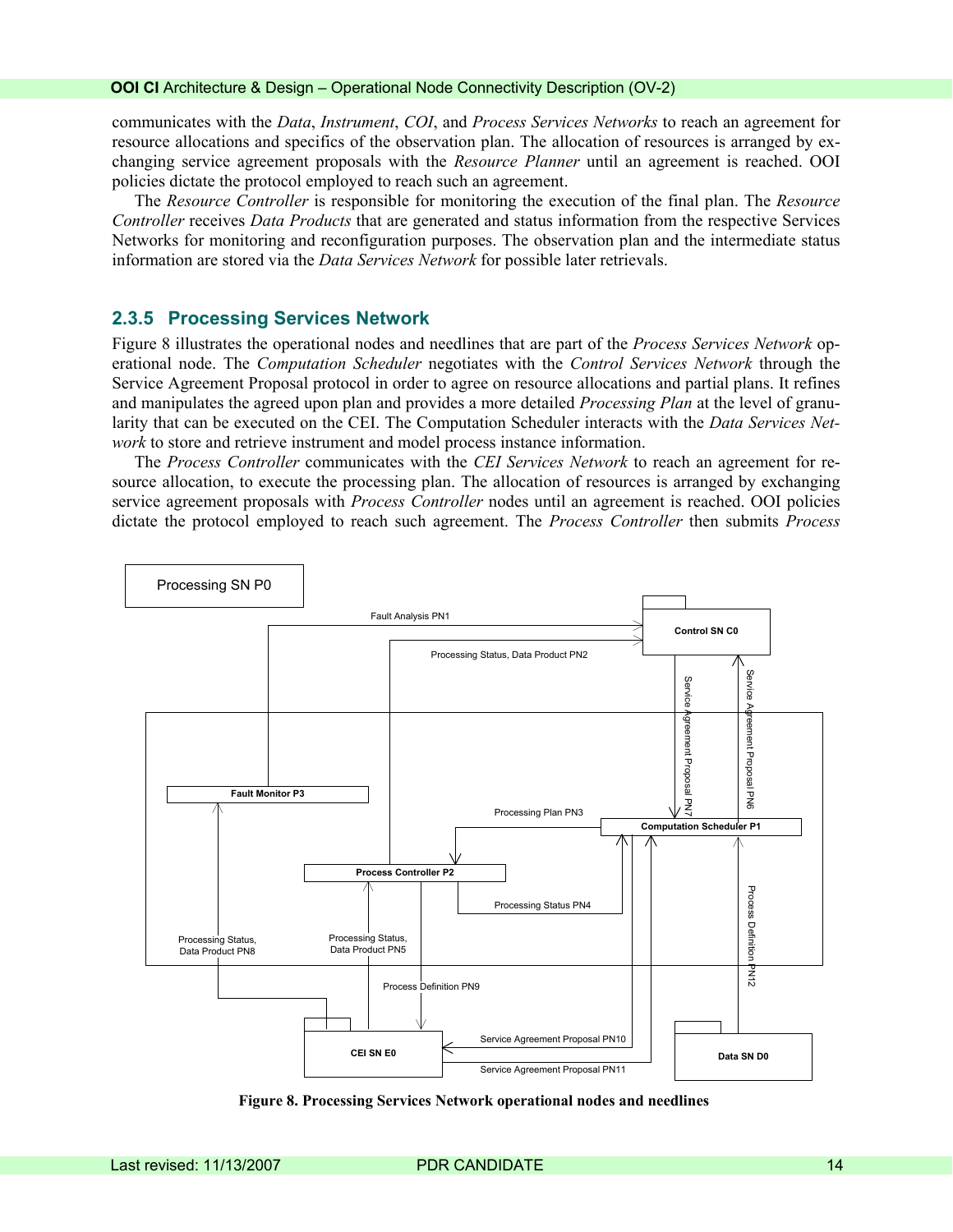<span id="page-14-0"></span>*Definitions* to the *CEI* for execution. It receives processing status from the *CEI Services Network* and forwards a subset of it to the *Control Services Network*.

#### **2.3.6 Common Execution Infrastructure Services Network**

[Figure 9](#page-14-1) illustrates the operational nodes and needlines that are part of the *CEI Services Network* operational node. The *Dispatcher* receives *Process Definitions* from the *Processing Services Network*. It dispatches *Process Definitions* among various *Computation Nodes*. Each *Computation Node* aggregates a number of *Execution Engines*. *Process Definitions* along with resource allocation information are sent to each *execution engine* that is responsible for executing them. The *Execution Engine* performs process executions and interacts with the *Data Services Network* to store and retrieve data products. It provides data products and process status information to the *Processing Services Network* for monitoring.



**Figure 9. CEI Services Network operational nodes and needlines** 

#### <span id="page-14-1"></span>**2.3.7 Modeling Services Network**

Figure 10 illustrates the operational nodes and needlines that are part of the *Modeling Services Network* operational node. The *Modeling Services Network* provides the core services needed for the analysis of observations and their synthesis into conclusions and testable hypotheses. It interfaces to science users and operators.

The science users and operators provide input, experience and oversight for analysis and synthesis activities using the *Modeling Services Network*. The users can submit new observation requests and new process definitions into the system and view various data representations.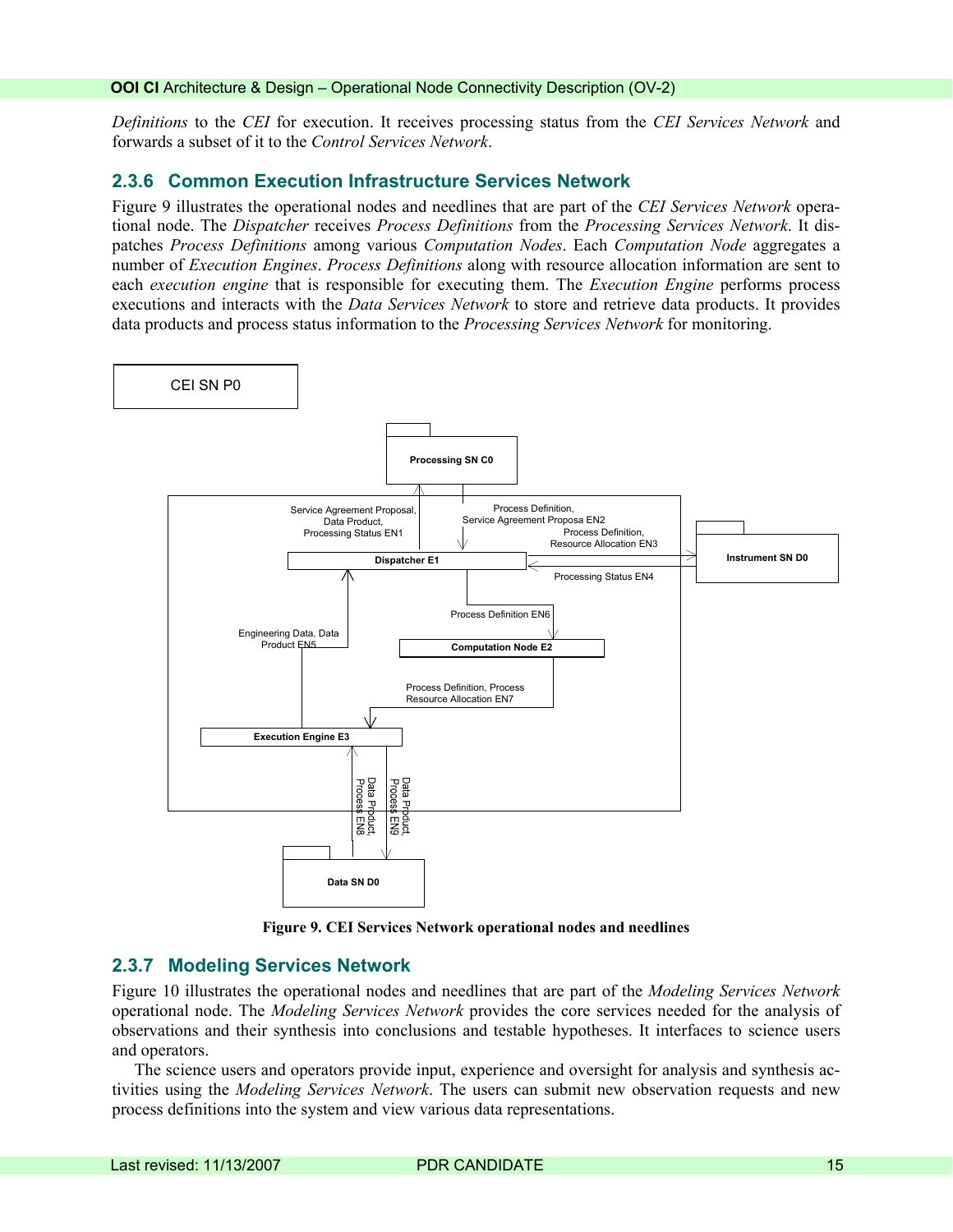

**Figure 10. Modeling Services Network operational nodes and needlines** 

The *Quality Assurance/Quality Control (QA/QC), Modeling Facility* and *Event Detection* represent archetypical activities carried out in an analysis and synthesis effort. In this context, the nodes are activity centers that may be either ongoing or one-time in form. The *QA/QC* node performs automated data quality control. The *QA/QC* node functions as a filter that receives observations from the *Instrument Services Network* or retrospective data contained in repositories as improved *QA/QC* algorithms are devised.

The *Modeling Facility* node hosts prognostic and retrospective numerical models of observed processes and events, usually involving assimilation of real-time or retrospective data from the *Instrument* operational node or repositories, respectively. It receives specifications to define numerical experiments. It may also receive real-time data that has not been subjected to *QA/QC* directly from the *Instrument* node. The *Modeling Facility* publishes model products to the *Data Services Network* as well as to the *Visualization* node. In terms of process, the *Modeling Facility* only slightly differs from *QA/QC* or *Event Detection*. It differs in the magnitude and diversity of model products that are produced. These are both production and consumption resource-intensive, and as a consequence modeling tends to gravitate toward resource-rich environments.

The *Event Detection* is analogous to the *QA/QC* node, operating as a filter on real-time or retrospective data to provide detected and classified events as a product. It provides topic-based identified events and patterns to the *Data Services Network* node.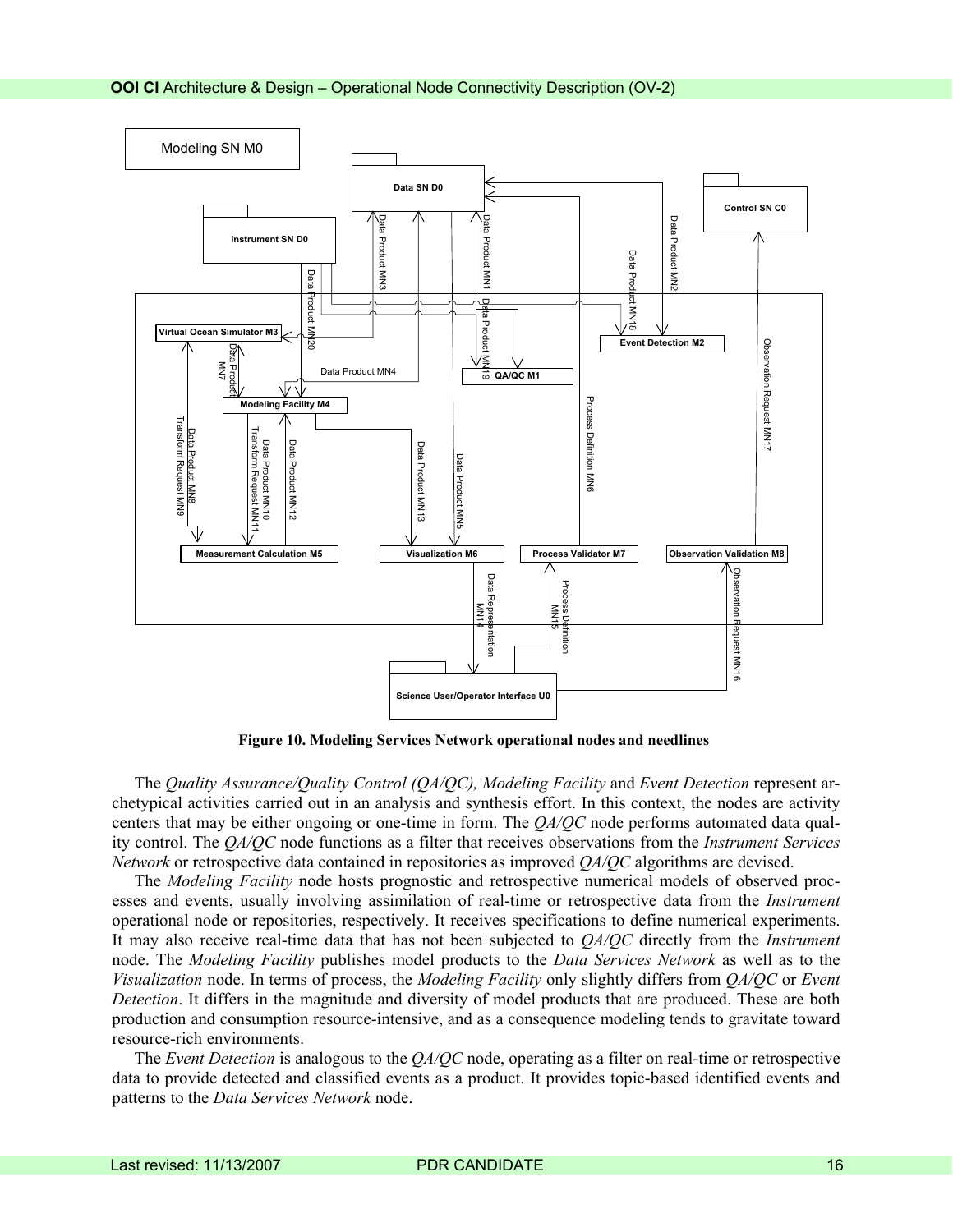#### <span id="page-16-0"></span>**OOI CI** Architecture & Design – Operational Node Connectivity Description (OV-2)

The *Visualization* node provides the services to define, generate and manage visual representations of data and data products. It receives algorithm information and data products from the *Modeling Facility* node or the *Data Services Network*, and presentation context information for the specific presentation platform node in use. The *Visualization* node renders data product representations based on one of these paradigms to the presentation platform node.

The *Measurement Calculation* node receives data transformation requests and data products from the *Modeling Facility* and the *Virtual Ocean Simulator* and returns processed data.

The *Process Validator* checks process definitions from science users and operators for compliance and consistency before providing them to the *Data Services Network* for storage.

The *Observation Validation* node validates observation requests coming from for science users and operators for compliance and consistency before providing them to the *Control Services Network* for processing.

#### **2.3.8 Data Services Network**

Figure 11 illustrates the operational nodes and needlines that are part of the *Data Services Network* operational node.

The *Data Product Repository* manages the flow of measurement data from the *Instrument Services Network* and the result of data processing from the *CEI* and *Modeling Services Network*. The *Data Services Network* provides persistence and data mediation services for the other networks. In particular, it provides a set of *Repositories* that associate some representation of the system *Resources* with *Metadata* expressed in a *System Ontology*. An *Ontology Validator* enables extensions to the ontologies used in OOI to capture metadata. We can identify three types of ontology: *Policy*, *Observation*, and *Science*. Policies are defined using an ontology that captures interactions and constraints at the OOI technical infrastructure level (e.g., the concept of *Authorization Role* in the *Authorization Policy* and its mapping to an *Interaction Role* in the *COI* Model, cf. OV-7). The *Observation Ontology* allows scientists to describe experiments in terms of data streams, filters, models, and triggers. Finally, the *Science Ontology* provides the dictionaries to describe various types of instruments, their actuators, capabilities, measurements types, and units. In general, the science ontology allows scientists to describe observations using their scientific language.

The *Data Planner* is responsible for negotiating with the *Control Services Network* through the service agreement proposal protocol in order to agree on the resource allocations and partial plans. It then provides resource allocation information to the *Data Product Repository*.